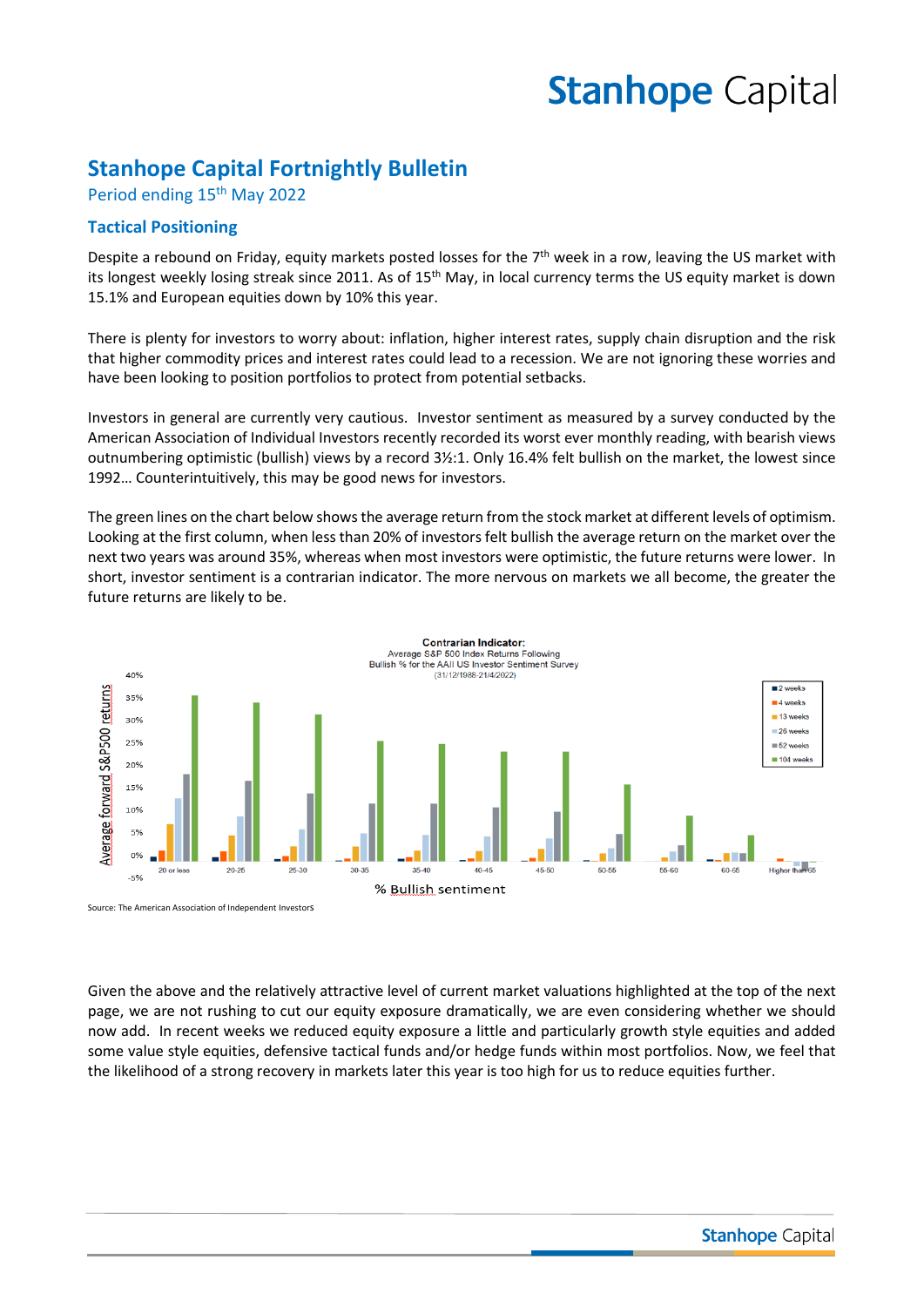#### **Global Equity Valuations**

*Current, 25-year average of forward Price to Earnings ratio*



You are likely to have seen the table above (*Global Equities Valuations*) before. It shows the price to earnings valuation of markets based on predicted earnings for the next 12 months (the blue diamond) compared to the average valuations of the past 25 years (the small purple bars) and the range of valuations during the period (the tall grey bars). Today, not only is sentiment at a low level, but also valuations are generally attractive compared to history.

|                      | <b>Equities (incl. Dividends)</b> |           |                         |            |                             |          |                 |
|----------------------|-----------------------------------|-----------|-------------------------|------------|-----------------------------|----------|-----------------|
| 15-May-22            | World (\$)                        | US (\$)   | Europe <sup>1</sup> (€) | UK (£)     | Japan (¥)                   | EM (\$)  | Asia (\$)       |
| <b>Month to Date</b> | $-2.8%$                           | $-2.5%$   | $-3.2%$                 | $-1.7%$    | $-1.6%$                     | $-4.4%$  | $-7.2%$         |
| Year to Date         | $-15.7%$                          | $-15.1%$  | $-10.0%$                | 2.3%       | $-7.5%$                     | $-16.6%$ | $-16.8%$        |
|                      | <b>Commodities</b>                |           |                         |            |                             |          |                 |
|                      |                                   |           |                         |            | <b>Currencies (vs. USD)</b> |          | Gov't           |
|                      | COM <sup>2</sup> (S)              | Gold (\$) | WTI Oil (\$)            | <b>EUR</b> | <b>GBP</b>                  | JPY      | <b>UST 10Y3</b> |
| <b>Month to Date</b> | 0.1%                              | $-5.0%$   | 5.5%                    | $-1.3%$    | $-2.5%$                     | 0.4%     | -2bps           |

### **Market Moves**

Note: <sup>1</sup>Europe excluding UK; <sup>2</sup>Bloomberg Commodity Index; <sup>3</sup>US Treasury 10 Year Yield shows absolute, not percentage, change in yield; Source: Bloomberg

#### *Incessant inflation*

Inflation news continues to dominate markets. In the US, the Consumer Price Index ("CPI") headline and core numbers surprised to the upside with 0.3% and 0.6% gains. Thanks to base effects from last year, the year-on-year numbers fell, but they were also 0.2% higher than expected with headline CPI at +8.3% and core CPI at +6.2%. In China producer prices rose 8% year-on-year in April and in Europe, the European Commission now expects inflation across the block to average 6% for 2022 as a whole.

#### *China Covid continues*

China's Covid related lockdown restrictions have exacerbated global supply chain bottlenecks in recent weeks, but these restrictions could start easing according to Shanghai's deputy mayor Wu Qing who announced that the city is aiming to reach zero-Covid at the community level in the next few days and will then start to steadily ease traffic restrictions and open shops. This may become a key market theme in the coming weeks after a drop of almost 40% in Chinese equities over the last year.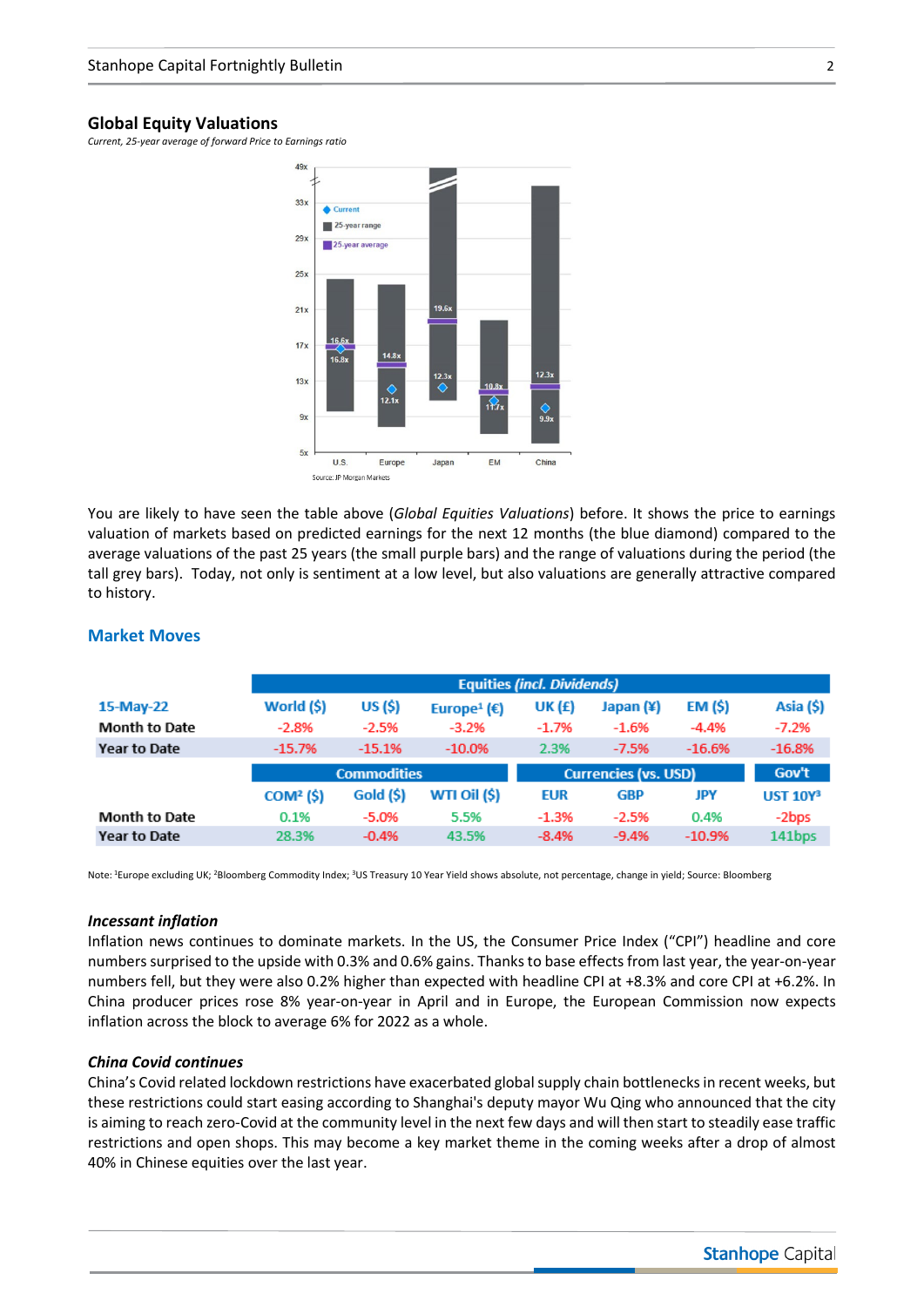#### *More monetary moves*

On 4<sup>th</sup> May the Federal Reserve announced that it would raise interest rates by half a percent to a target range of 0.75% - 1% and issued plans for reducing the size of its balance sheet. At the press conference following the meeting Jerome Powell stated that "there is a broad sense on the Committee that additional 50 basis point increases should be on the table at the next couple of meetings". Market prices indicate that there may be three 0.5% hikes between now and the end of September.

In Europe, Christine Lagarde, the European Central Bank ("ECB") President, said that the first rate hike "will take place sometime after the end of net asset purchases" and that "this could mean a period of only a few weeks", effectively signalling that in July the ECB may start hiking rates for the first time in over a decade. In the UK, the Bank of England raised interest rates by 0.25% to 1% during the fortnight, their highest level in 13 years.

#### *Sanctions and songs*

European voters emphasised their support for Ukraine over the weekend by voting the Ukrainian Kalush Orchestra winners of the Eurovision song contest, a contest from which Russian groups were banned. Politicians continued their onslaught of sanctions against Russia with G7 nations committing to ban or phase out imports of Russian oil and the US unveiling sanctions against Gazprombank executives and other businesses as part of a new package of sanctions designed to further punish Moscow for its war in Ukraine.

#### **Economic Updates**

The American economy added 428k jobs to nonfarm payrolls in April, a little ahead of forecasts and the unemployment rate remained stable at 3.6%. Average hourly earnings growth decelerated slightly to 0.3% monthon-month. Elsewhere, real wages in Japan shrank 0.2% year-on-year in March.

China's exports grew 3.9% year-on-year in April, exceeding market estimates of a 2.7% increase but slowing from a 14.7% growth recorded in the preceding month.

In Europe, German factory orders fell by more than expected at 4.7% in March (a fall of 1.1% had been expected).

#### JONATHAN BELL, IVO COULSON